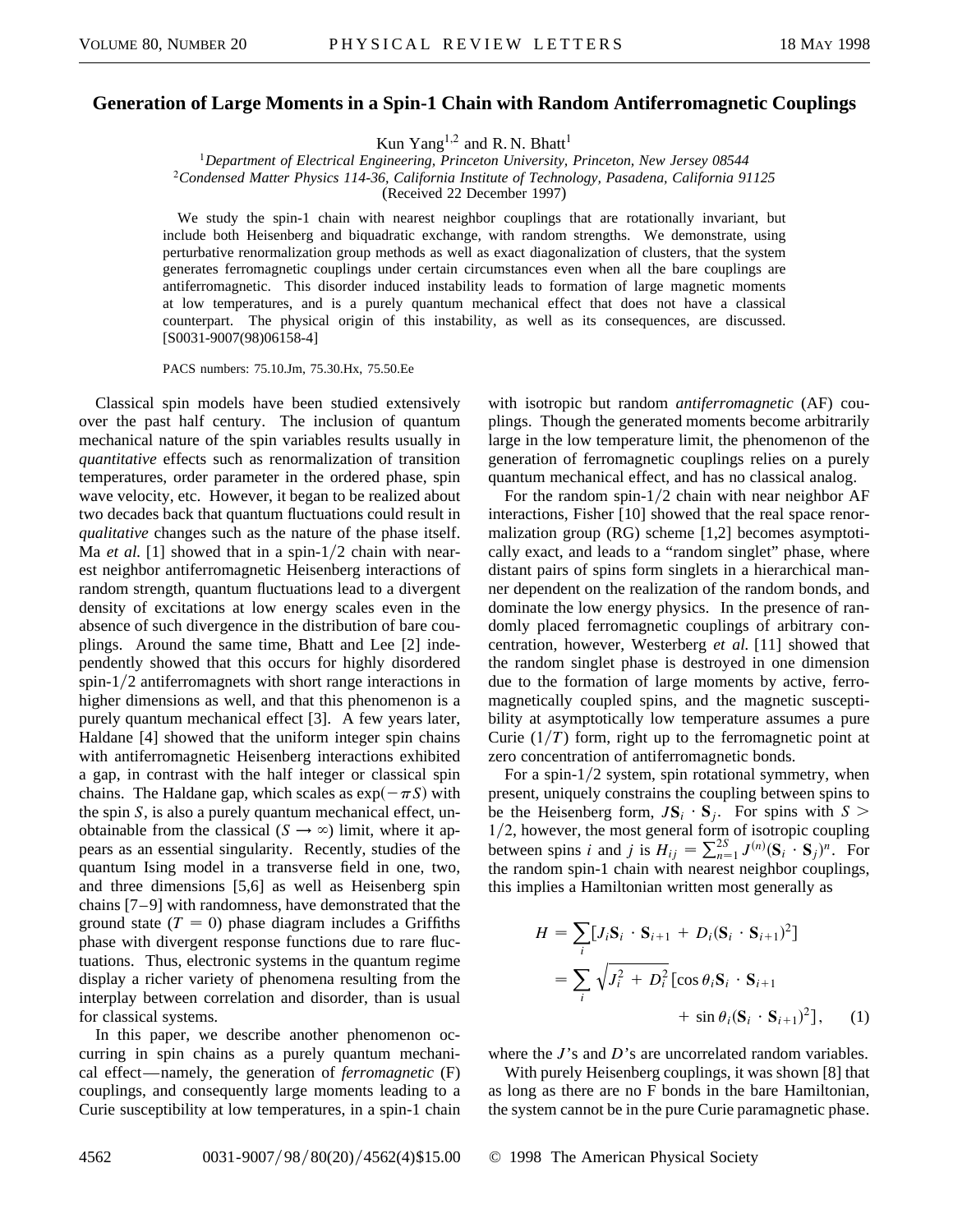In this paper we show that this is *no longer* the case when biquadratic couplings are present [12].

With no randomness, the properties of the Hamiltonian (2) are controlled by the angular variable  $\theta$  satisfying  $\tan \theta = D/J$ . There exist four different phases (see Fig. 1). For  $\pi/2 < \theta < 5\pi/4$ , each individual bond favors a total spin  $S_{\text{tot}} = 2$  state for the pair it connects, and the ground state of the entire chain is the spin fully polarized ferromagnetic state. For  $-\pi/4 < \theta <$  $\pi/4$  the system is in the Haldane gapped phase [4]. For  $-3\pi/4 < \theta < -\pi/4$  the chain is spontaneously dimerized [13], while an extended gapless phase has been predicted in the region  $\pi/4 < \theta < \pi/2$  [14]. Except for the ferromagnetic phase, the other phases all have singlet ground states with unbroken spin-rotational symmetry, and we therefore refer to bonds in this region as antiferromagnetic.

In the presence of *strong* randomness, the system may be studied using a hierarchical real space RG approach. We search for the bond in the system with the largest gap separating its ground state and lowest energy excited state, say the bond coupling spins 2 and 3, with coupling constants  $J_2$  and  $D_2$  [see Fig. 2(a)]. If the ground state of this bond is a singlet  $\left(-\frac{3\pi}{4} < \theta_2 \right)$  arctan  $\frac{1}{3}$ , then spins 2 and 3 form an inert singlet in the low-energy states of the system, and mediate effective couplings between their neighboring spins 1 and 4, which may be calculated using second order perturbation theory [15]:

$$
\tilde{J}_{14} = \frac{(2J_1 - D_1)(2J_3 - D_3)}{3(J_2 - 3D_2)} - \frac{D_1D_3}{9(J_2 - D_2)}; \quad (2)
$$

$$
\tilde{D}_{14} = -\frac{2D_1D_3}{9(J_2 - D_2)}.
$$
\n(3)



FIG. 1. Phase diagram of a pure spin-1 chain. Solid lines are phase boundaries. Hatched regions represent couplings in the antiferromagnetic sector satisfying  $J - D/2 < 0$ , which, in the presence of randomness, could generate effective ferromagnetic bonds at low energies.

If the ground state of the bond is a triplet (arctan  $\frac{1}{3}$  <  $\theta_2 < \pi/2$ , spins 2 and 3 form an effective spin 2' with  $S_{2'} = 1$ , and its couplings to its neighbor spin 1 are

$$
\tilde{J}_{12'} = (J_1 - D_1)/2 \, ; \tag{4}
$$

$$
\tilde{D}_{12'} = -D_1/2. \tag{5}
$$

Couplings to spin 4 have identical expressions. Should the ground state of the bond be a quintuplet, an effective spin with  $S = 2$  forms, and the structure of the original spin-1 chain gets distorted.

Examination of Eqs. (2) and (3) shows that the generated bond may be *ferromagnetic,* even if all the bonds involved are *antiferromagnetic* and favor singlet ground states. For concreteness, we consider the case where bonds 2 and 3 are Heisenberg, i.e.,  $D_2 = D_3 = 0$ . In this case the effective bond between spins 1 and 4 are  $J_{14} = 2J_3(2J_1 - D_1)/3J_2$  and  $\tilde{D}_{14} = 0$ . Therefore the generated bond is Heisenberg and *ferromagnetic* if

$$
J_1 - D_1/2 < 0. \tag{6}
$$

Clearly, bond 1 can be AF and satisfy Eq. (6) if it lies in the shaded region of Fig. 1: The ground state of a bond in the lower part of the hatched region is a singlet, representing a genuine antiferromagnetic coupling; while in the upper part the ground state is a triplet, which also leads to a singlet ground state for the entire chain in the absence of randomness.

We have verified the above results of perturbation theory, that it is possible to get  $S<sub>tot</sub> = 2$  ground states when Eq. (6) is satisfied, by performing exact diagonalization of



FIG. 2. Illustration of spin decimation procedures. (a) Strong randomness case. When the strongest bond (between spins 2 and 3) has a singlet ground state, spins 2 and 3 are decimated and an effective bond connecting  $\hat{1}$  and  $\hat{4}$  is generated; when the ground state is a triplet, 2 and 3 form an effective spin-1 object  $S_{2}$ , which is coupled to its neighbors 1 and 4. (b) Dilute randomness case. When a uniform spin-1 chain in the Haldane phase is broken into finite segments coupled by weak impurity bonds (dotted lines), the low energy degrees of freedom are half spins living at the edges of each segments; there is weak coupling between neighboring half spins, both in the same segment (broken lines) and different segments (dotted lines).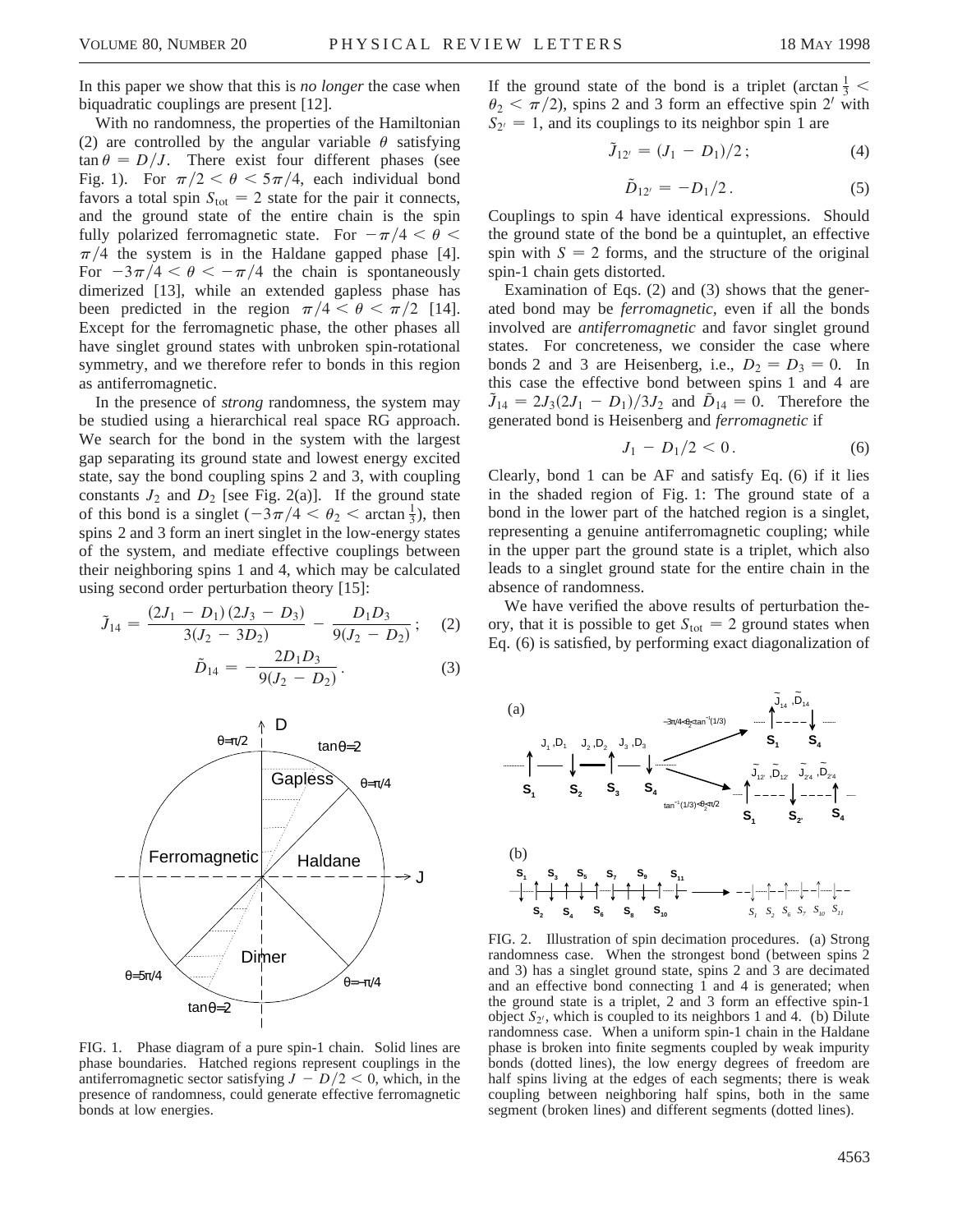four spin clusters. The results of one such calculation are shown in Fig. 3: as a function of  $J_2$ , the ground state of the cluster changes from  $S_{\text{tot}} = 0$  (which evolves from a product of singlets between spins  $S_1$  and  $S_2$  and  $S_3$  and  $S_4$ in the limit  $J_2 = 0$ ) to  $S_{\text{tot}} = 2$ .

The perturbative RG described above is reliable when the randomness is strong and the distributions of the couplings are broad [1,10]. We now consider the opposite limit of dilute randomness, namely a uniform AF spin-1 chain in the Haldane phase  $(-\pi/4 < \theta < \pi/4;$  see Fig. 1), with a finite Haldane gap  $\Delta$  and a small fraction of impurity bonds that are much weaker than  $\Delta$  [see Fig. 2(b)]. Here one must identify the true low energy degrees of freedom [8]. If the impurity bonds were taken away, the original chain would have been chopped into decoupled segments; the low-energy degrees of freedom are the two spin- $1/2$  at the two edges of each segment with a coupling (that can be either F or AF) decreasing exponentially with the length of the segment. Putting back the impurity bonds, as long as they are weak compared to  $\Delta$ , does not alter the bulk structure of the segments; their primary effect is to couple neighboring edge spins in *different* segments. Let us assume bond 1 coupling spins 1 and 2 is such an impurity bond, with  $J_1, D_1 \ll \Delta$ . To calculate the coupling between the two edge spin- $1/2s$ , which we label  $1'$  and  $2'$ , we project the original operators onto the subspace of states below the Haldane gap, i.e., states of the effective edge spins [16]:

$$
\tilde{H}_{1'2'} = PH_{12}P = J_1PS_1 \cdot S_2P + D_1P(S_1 \cdot S_2)^2P,
$$
\n(7)

where  $P$  is the projection operator. Rotational symmetry as well as properties of spin-1/2 guarantee that  $H_{1'2'} =$  $\tilde{J}_{1'2'}$  $\mathbf{S}_{1'} \cdot \mathbf{S}_{2'} + C_{1'2'}$ , where  $C_{1'2'}$  is a constant. We also



FIG. 3. Ground state level crossing in a four-spin cluster for  $J_1 = -1.0$ ,  $D_1 = -1.5$ ,  $J_3 = 1.0$ ,  $D_2 = D_3 = 0$ . The plot shows energies of the lowest energy quintuplet ( $S<sub>tot</sub> = 2$ , solid line) and triplet  $(S<sub>tot</sub> = 1,$  broken line) states, measured from lowest energy singlet state. For  $J_2 > 3.46$ , the ground state has total spin  $S_{\text{tot}} = 2$ , despite the fact that all three bonds favor singlet ground states.

have  $PS_1 \cdot S_2P = PS_1P \cdot PS_2P$ , because spins 1 and 2 live in decoupled Hilbert spaces if bond 1 were not there, and the Wigner-Eckart theorem [17] guarantees  $PS_iP =$  $\alpha S_i'$ . The constant  $\alpha$  depends on bulk properties of the segments; for an infinitely long segment with Heisenberg coupling,  $\alpha \approx 1.0640$  [18]. Similarly,  $P(S_1 \cdot S_2)^2 P =$  $a + bS_{1} \cdot S_{2}$ , and the important constant *b* may be determined by calculating certain matrix elements of  $(S_1 \cdot$  $(\mathbf{S}_2)^2$  in the subspace:  $b = 2[\langle \mathbf{I}_{1'} \mathbf{I}_{2'} | (\mathbf{S}_1 \cdot \mathbf{S}_2)^2 | \mathbf{I}_{1'} \mathbf{I}_{2'} \rangle \langle \uparrow_{1'} \downarrow_{2'} | (S_1 \cdot S_2)^2 | \uparrow_{1'} \downarrow_{2'} \rangle$ . Using the commutation relations of **S** and the fact [18]  $\langle \uparrow_{1'} | S_1^z | \uparrow_{1'} \rangle = \alpha/2$ , etc., we obtain  $b = -\alpha^2/2$ . Therefore  $J_{1/2'} = \alpha^2 (J_1 - D_1/2)$ , and again we find  $\tilde{J}_{1'2'}$  may be *ferromagnetic* even when the original bond 1 was AF, with the same condition as before, namely Eq. (6). We have thus demonstrated the existence of such an instability to form ferromagnetic couplings in both the high disorder and dilute disorder limits.

We now discuss the origin of this ferromagnetic instability, and in particular, the significance of the special combination of *J* and *D* in Eq. (6). By introducing a new coupling constant  $K = J - D/2$ , the RG equations (2) and (4) simplify significantly:

$$
\tilde{K}_{14} = \frac{4K_1K_3}{3(K_2 - 5D_2/2)};
$$
  $\tilde{K}_{12'} = K_1/2.$  (8)

Combining these with Eqs. (3) and (5), we find *K* and *D decouple* except through energy denominators, and one cannot generate *K* from *D*, or vice versa. This suggests that  $K$  and  $D$  represent couplings of operators with different symmetry properties.

To proceed further, we note that products of different components of the spin operator (that appear in the Hamiltonian) may be organized to form traceless irreducible spherical tensor operators [17]:  $Y_{lm}(\mathbf{S})$ , which is defined by replacing  $\cos \theta$  by  $S_z$ ,  $\sin \theta \cos \phi$  by  $S_x$ , and  $\sin \theta \sin \phi$  by  $S_y$  in the usual spherical harmonics  $Y_{lm}(\theta, \phi)$ , and symmetrizing noncommuting components.  $Y_{lm}(\mathbf{S}) = 0$  for  $l > 2S$ . A general way to write down the coupling between two spins that respect rotational symmetry [equivalent to  $H_{ij} = \sum_{n=1}^{S} J^{(n)}(\mathbf{S}_i \cdot \mathbf{S}_j)^n$ ] is

$$
H_{ij} = \sum_{l=0}^{2S} K^{(l)} \sum_{m=-l}^{l} (-1)^m Y_{lm}(\mathbf{S}_i) Y_{l,-m}(\mathbf{S}_j), \quad (9)
$$

where  $K^l$  is the coupling constant of rank *l* spherical tensors. It is easy to verify that

$$
\mathbf{S}_1 \cdot \mathbf{S}_2 = \frac{4\pi}{3} \sum_{m=-1}^1 (-1)^m Y_{1m}(\mathbf{S}_1) Y_{1,-m}(\mathbf{S}_2), \qquad (10)
$$

$$
(\mathbf{S}_1 \cdot \mathbf{S}_2)^2 = -\frac{2\pi}{3} \sum_{m=-1}^1 (-1)^m Y_{1m}(\mathbf{S}_1) Y_{1,-m}(\mathbf{S}_2)
$$
  
+ 
$$
\frac{8\pi}{15} \sum_{m=-2}^2 (-1)^m Y_{2m}(\mathbf{S}_1) Y_{2,-m}(\mathbf{S}_2)
$$
  
+ 
$$
\frac{1}{3} \mathbf{S}_1^2 \mathbf{S}_2^2.
$$
 (11)